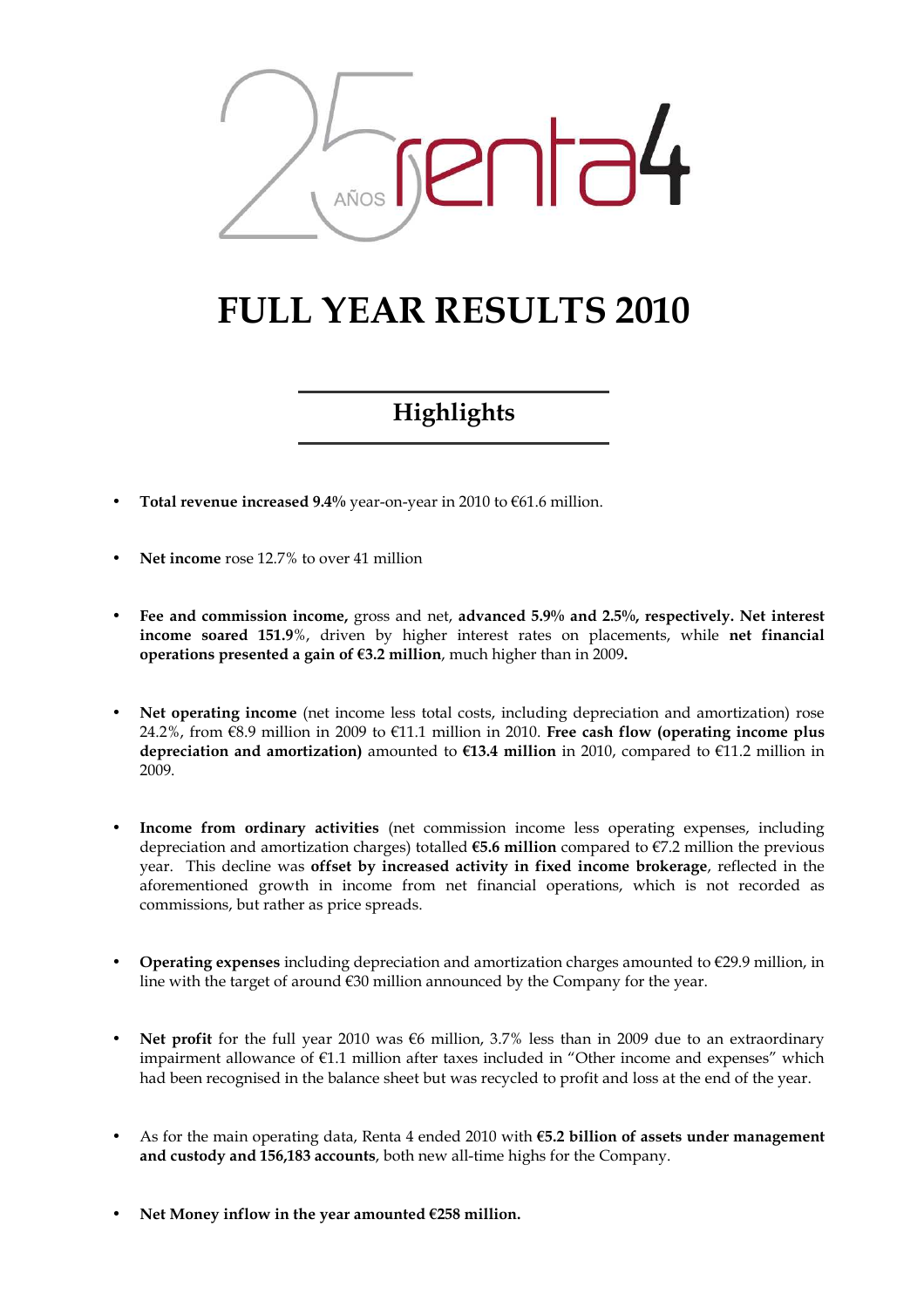# Main Figures

| <b>Operating Data</b>                     | Dec. 10     | <b>Dec.09</b> | $\frac{0}{0}$ |
|-------------------------------------------|-------------|---------------|---------------|
| <b>Customers</b>                          | 156,183     | 140,655       | $11.0\%$      |
| Renta 4 network                           | 46,365      | 44,652        | 3.8%          |
| Third party                               | 109,818     | 96,003        | 14.4%         |
| <b>Executed orders</b>                    | 2,831,792   | 2,782,060     | $1.8\%$       |
| Total assets under custody ( $\in$ mill.) | 5,205       | 4,852         | 7.3%          |
| <b>Stocks</b>                             | 3,410       | 3,050         | 11.8%         |
| Mutual Funds                              | 790         | 842           | $-6.1\%$      |
| Pension Funds                             | 254         | 190           | 33.7%         |
| <b>SICAVs</b>                             | 495         | 501           | $-1.2%$       |
| Others                                    | 256         | 269           | $-4.8\%$      |
| <b>Online Channel</b> (retail)            |             |               |               |
| % Revenues                                | 72.5%       | 73.2%         | $-0.7 p.p$    |
| % Orders                                  | 83.4%       | 83.5%         | $-0.1 p.p$    |
| % International markets                   | 45.2%       | 44.7%         | $+0.5 p.p$    |
| Earnings Data ( $\in$ thousand)           |             |               |               |
| <b>Commission income</b>                  | 53,670      | 50,672        | 5,9%          |
| Net interest income                       | 2,234       | 887           | 151.9%        |
| Net financials operations                 | 3,250       | 832           | 290.6%        |
| <b>Operating expenses</b>                 | 29,944      | 27,473        | 9.0%          |
| Net operating income                      | 11,074      | 8,914         | 24.2%         |
| Income from ordinary activity             | 5,590       | 7,195         | $-22.3%$      |
| Net profit                                | 6,010       | 6,239         | $-3.7%$       |
| EPS ( $\in$ cents)                        | 0.15        | 0.15          | $-3.7%$       |
| <b>Earnings Ratios</b>                    |             |               |               |
| % Commissions / Total income              | 87.1%       | 90.0%         | $-2.9 p.p$    |
| % Net finc. operations / Total income     | 5.3%        | 1.5%          | 4.8 p.p       |
| % Net profit / Total income               | 9.8%        | 11.1%         | $-1.3 p.p$    |
| Cost/income ratio                         | 67.3        | 69.3          | $-2.0 p.p$    |
| <b>Employees</b>                          |             |               |               |
| Average number employees at Dec. 10       | 290         | 277           | 4.7%          |
| Commercial network                        | 157         | 153           | 2.6%          |
| Headquarters                              | 133         | 124           | 7.3%          |
| Number of branches                        | 58          | 57            | $1.8\%$       |
| <b>Share</b>                              |             |               |               |
| RIC (Reuters/Bloomberg/Adrs)              | RTA4.MA     | R4.SM         | <b>RSVXY</b>  |
| Price at 12.31.10 (euros))                | 4.90        | 5.25          | $-6.7%$       |
| Market Capitalization at 12.31.10 (euros) | 199,396,695 | 213,639,316   | $-6.7%$       |
| Number of shares issued                   | 40,693,203  | 40,693,203    |               |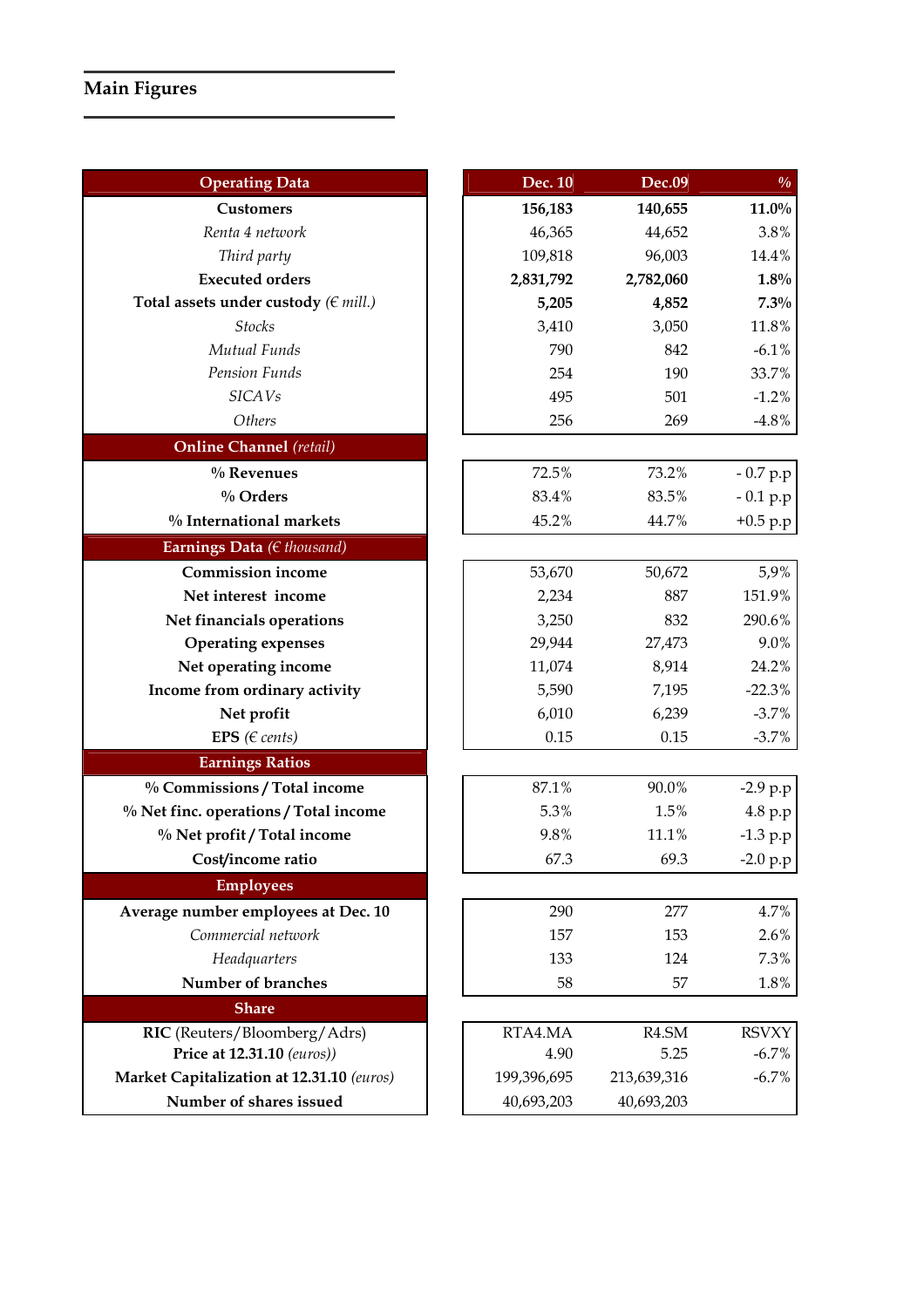#### Consolidated Statement of Income

|                                          | Q4 10    | $\overline{Q}409$ | $\frac{0}{0}$ | Ac. 10    | Ac. 09    | $\frac{0}{0}$ |
|------------------------------------------|----------|-------------------|---------------|-----------|-----------|---------------|
| $\epsilon$ Thousand                      |          |                   |               |           |           |               |
| <b>Total Revenues</b>                    | 16,297   | 15,031            | $8.4\%$       | 61,593    | 56,280    | $9.4\%$       |
|                                          |          |                   |               |           |           |               |
| Fee and commission income                | 13,458   | 13,775            | $-2.3%$       | 53,670    | 50,672    | 5.9%          |
| Fee and commission expenses              | $-4,400$ | $-4,595$          | $-4.2%$       | $-18,136$ | $-16,004$ | 13.3%         |
| Net fee and commissions income           | 9,058    | 9,180             | $-1.3%$       | 35,534    | 34,668    | $2.5\%$       |
| Interest and similar income              | 1,541    | 731               | 110.8%        | 4,673     | 4,776     | $-2.2%$       |
| Interest and similar expenses            | $-674$   | $-628$            | 7.3%          | $-2,439$  | $-3,889$  | $-37.3%$      |
| Net interest income                      | 867      | 103               | 741.7%        | 2,234     | 887       | 151.9%        |
| Net financial operations                 | 1,298    | 525               | 147.2%        | 3,250     | 832       | 290.6%        |
|                                          |          |                   |               |           |           |               |
| <b>Net Income</b>                        | 11,223   | 9,808             | $14.4\%$      | 41,018    | 36,387    | $12.7\%$      |
|                                          |          |                   |               |           |           |               |
| <b>Operating Expenses</b>                | $-7,613$ | $-7,003$          | 8.7%          | $-29,944$ | $-27,473$ | $9.0\%$       |
| Personnel                                | $-3,888$ | $-3,449$          | 12.7%         | $-15,592$ | $-13,891$ | 12.2%         |
| Other general administrative expenses    | $-3,112$ | $-3,001$          | 3.7%          | $-12,027$ | $-11,312$ | 6.3%          |
| Depreciation and amortization            | $-613$   | $-553$            | 10.8%         | $-2,325$  | $-2,270$  | 2.4%          |
| <b>NET OPERATING INCOME (1)</b>          | 3,610    | 2,805             | 28.7%         | 11,074    | 8,914     | 24.2%         |
| <b>INCOME FROM ORDINARY ACTIVITY (2)</b> | 1,445    | 2,177             | $-33.6%$      | 5,590     | 7,195     | $-22.3%$      |
| Other income and expenses                | $-2,148$ | $-607$            | 253.9%        | $-2,661$  | $-398$    | 568.6%        |
| Profit before Tax                        | 1,462    | 2,198             | $-33.5\%$     | 8,413     | 8,516     | $-1.2%$       |
| Income tax expenses                      | $-537$   | $-621$            | $-13.5%$      | $-2,403$  | $-2,277$  | 5.5%          |
| <b>NET PROFIT</b>                        | 925      | 1,577             | $-41.3%$      | 6,010     | 6,239     | $-3.7%$       |

(1) Net Income – Operating Expenses (depreciation & amortization included)

(2) Net Commissions – Operating Expenses (depreciation & amortization included)

#### Operating Data

The sustained pace of commercial activity maintained by Renta 4 was evident yet again in 2010 in the growth shown by the main operating data, particularly the increase in the number of customer accounts and the amount of net money inflow into the various investment alternatives offered.

Assets under management and custody at 31 December 2010 stood at €5.2 billion, up 7.3% on year-end 2009. The net money inflow was €278 million, with positive market valuation trends leading to an additional €75 million of total asset value.

Mutual fund assets under management at 31 December 2010 stood at €790 million, of which €542 million corresponded to Renta 4's mutual fund manager and €248 million to other fund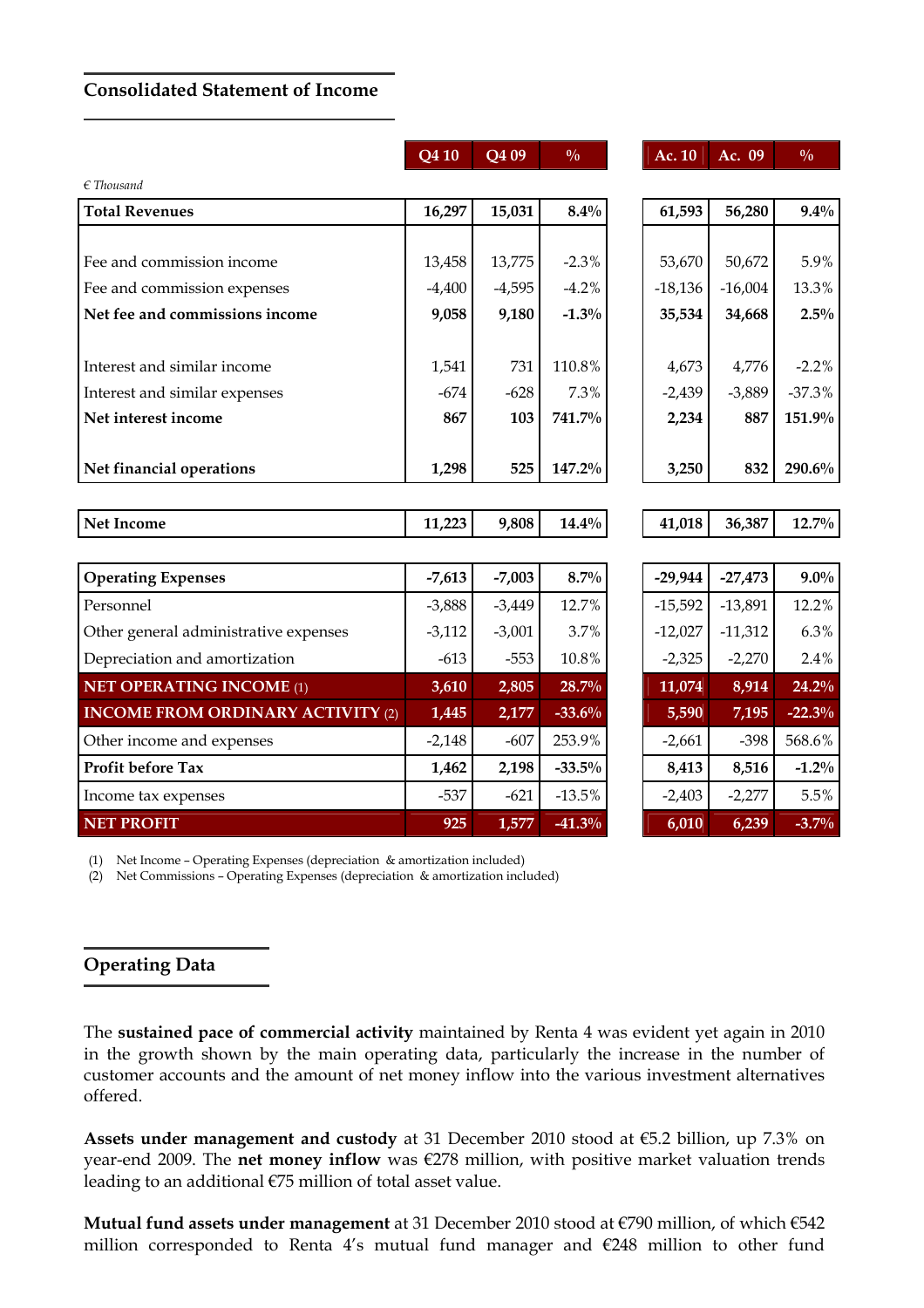managers. The growth in third-party manager funds in 2010 partly offset the fall in funds under management by Renta 4's mutual fund management company, with total declining by 6.1% compared to the overall 15.4% plunge in the Spanish market, according to data published by Inverco.

As for SICAVs, Renta 4 ended December with €495 million under management, a touch below the year-earlier figure, but enough for the Company to maintain a 1.95% market share.

**Pension fund assets** ended 2010 at  $\epsilon$ 254 million, 33.7% above the year-earlier figure of  $\epsilon$ 190 million.

The pace of new customer adds remained satisfactory. Thus, the total number of customer accounts at December 2010 was 156,183, up 11% year-on-year. Of these, 46,365 (+3.8%) belong to the Renta 4 network and 109,818 (+14.4%) to the third-party network.

The total number of executed orders in the various markets grew by 1.8% to over 2.8 million. Especially noteworthy was the 31.4% jump in derivatives trading.

Meanwhile, the penetration of the online channel among Renta 4's retail customers was broadly in line with 2009 levels, accounting for 72.5% of total income in this customer segment (-0.7 percentage points) and 83.4% of executed orders, in line with the previous year figure.

#### Revenues

# • Fourth Quarter 2010 (October-December)

"Total Revenues" amounted to  $\epsilon$ 16.3 million in the fourth quarter of 2010, 8.4% higher than the €15 million obtained in the fourth quarter of 2009.

"Fee and commission income" was  $\epsilon$ 13.5 million, 2.3% less than the  $\epsilon$ 13.8 million reported in the same period of 2009. "Net fee and commission income" (fee and commission income less fee and commission paid) was down 1.3% year-on-year at  $\epsilon$ 9.1 million.

By business line, "Brokerage fees" were  $\epsilon$ 9.5 million, up 13.6% on the  $\epsilon$ 8.3 million recorded in the fourth quarter of 2009. Noteworthy was the good performance by derivatives (growth of over 30%), which were helped by a high volatility environment in the last quarter of the year..

"Asset management fees" slumped 41.6% year-on-year to  $\epsilon$ 2.7 million, mostly because of the lower level of success fees achieved last year and because the tough comparative base, due to the fourth quarter was the worst in 2010 but the best in 2009, nearly doubling fee and commissions obtained in any other quarter.

"Revenue from corporate services" rose 57.1% to  $E1.3$  million.

"Net interest income" totalled  $60.9$  million in this quarter, while "Net financial operations" presented a gain of €1.3 million.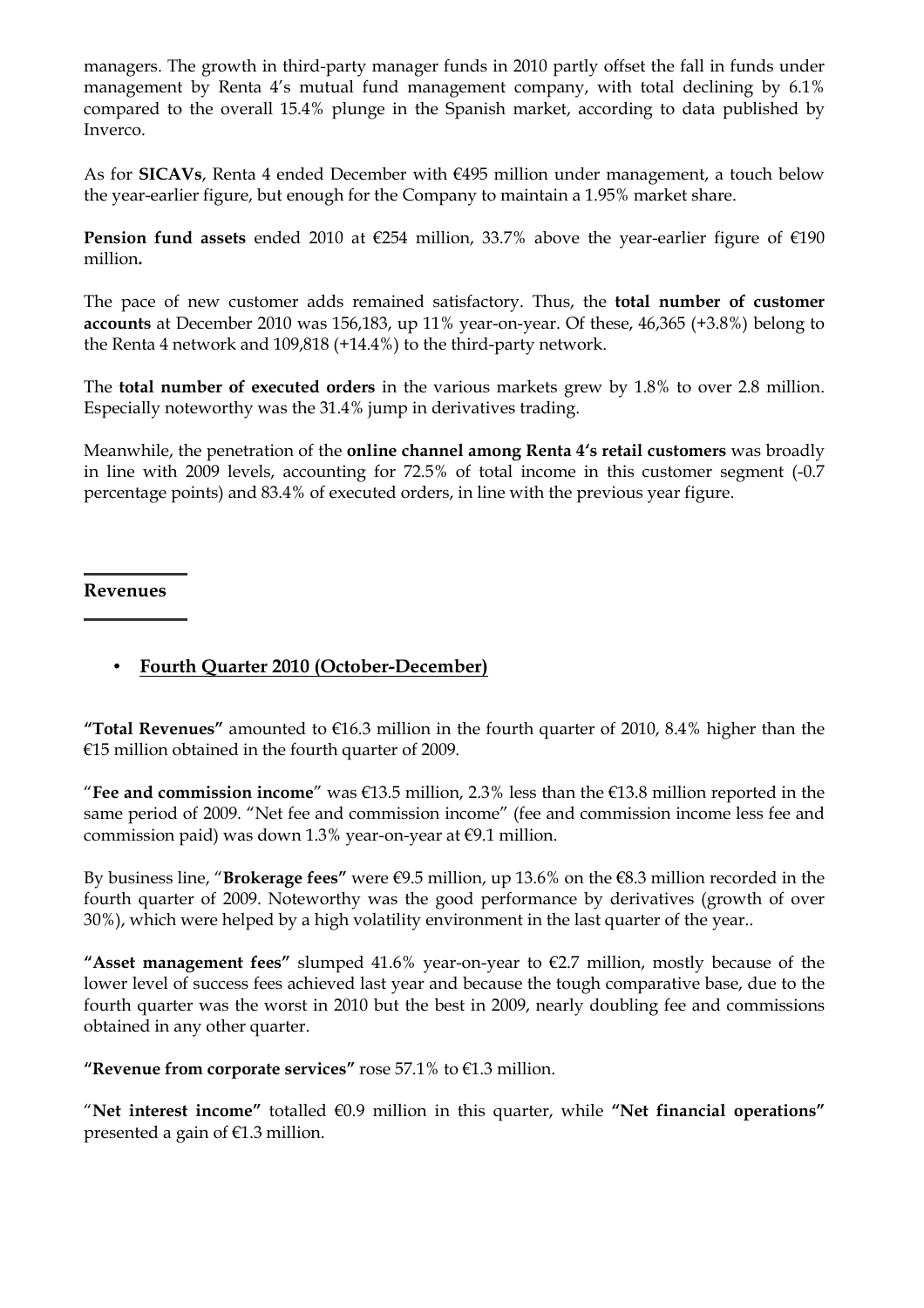# • Accumulated 2010 (January-December)

"Total revenues" rose  $9.4\%$  in 2010 to  $61.6$  million.

"Fee and commission income" was 5.9% higher, at  $€53.7$  million. Net fee and commission income, excluding commissions paid to third parties, rose 2.5% to €35.5 million. Here we would highlight the 13.3% increase in fees and commissions paid, mainly due to the higher customers trading activity in international markets.

By business line, "Corporate services" fees and commissions performed best, surging  $68\%$  to  $65.4$ million in 2010 from €3.2 million in 2009. This business line accounted for 10% of total fees and commissions obtained in 2010, after contributing only marginally in previous years.

"Brokerage fees" fell 0.6% in the year to  $\epsilon$ 34.6 million on the back of lower market trading volumes traded in the second half of the year.

 By product, revenue from derivatives and equities slipped 2.6% due to lower trading volumes in the second half of the year, while revenue from fixed income soared 35.3%.

"Asset management" fees and commissions totalled  $\epsilon$ 13.7 million, up 8.1% from the  $\epsilon$ 12.7 million of 2009 and in line with the increase in average assets under management and custody at Renta 4 in 2010.

Meanwhile, "Net interest income" amounted to  $E$ 2.2 million, virtually triple the year-earlier figure. This was due to the slight increase in interest rates during the year that obviously lead to higher interest rates on Company's placements.

Finally, "Net financial operations" presented a gain of  $\epsilon$ 3.2 million in 2010 compared to  $\epsilon$ 0.9 million in 2009. This increase of nearly 300% was partly due to increased activity in fixed-income brokerage, reflected in the growth in income from financial operations, which is not recorded as commissions, but rather as price spreads.

**Costs** 

## • Fourth Quarter 2010 (October-December)

"Operating Expenses", including depreciation and amortization, rose 8.7% to  $\epsilon$ 7.6 million in the quarter.

"Personnel expenses" were 12.7% higher, at €3.9 million. Meanwhile, "Other general administrative expenses" amounted to  $€3.1$  million, up 3.7% from the same period in 2009.

Lastly, "Depreciation and amortization" increased by 10.8% to  $€0.6$  million.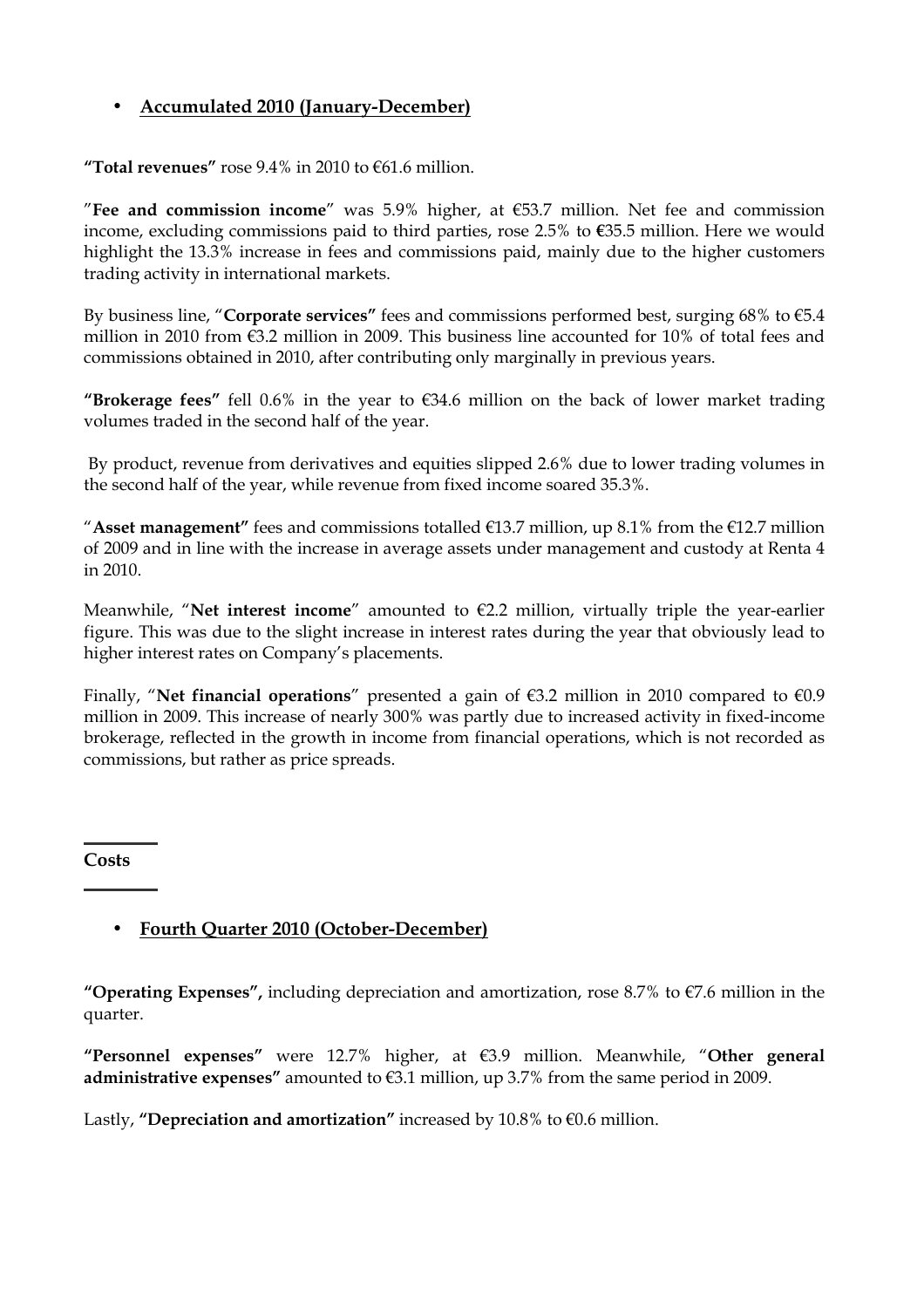## • Accumulated 2010 (January-December)

"Operating Expenses" in 2010 totalled  $\epsilon$ 29.9 million, 9.0% higher than the 2009 figure of  $\epsilon$ 27.5 million. This figure was in line with the Company's guidance for 2010, which called for full-year operating expenses, including depreciation and amortization charges, of approximately  $\epsilon$ 30 million. The increase in costs was mainly caused by the start of new business lines.

By heading, "Personnel expenses" were 12.2% higher at €15.6 million. This growth reflects increases in bonus payments and the average number of employees (from 277 and 290 employees), which were warranted to service the growth in business volumes and to build up the new business areas.

"Other general administrative expenses" rose 6.3% to  $E12$  million, compared to  $E11.3$  million in 2009. The increase in costs reflected new business developments underway in the IT area and investments made in a large number of offices which relocated and required fitting out, the costs of which are recognised under this heading.

Lastly, "Depreciation and amortization" was virtually unchanged from 2009, easing 2.4% to  $\epsilon$ 2.3 million.

Other income and expenses

The fourth quarter included an extraordinary impairment charge of  $E1.6$  million for the permanent equity portfolio, classified as available-for-sale financial assets on the balance sheet. This amount, which until then had been subtracted from equity in the Company's balance sheet, was reclassified to the income statement at the year-end.

## Net Operating Income and Income from Ordinary Activity

"Net operating income" (net income less total costs, including depreciation and amortization) rose 24.2% from €8.9 million in 2009 to €11.1 million in 2010.

"Income from ordinary activity" (net fee and commission income less operating expenses, including depreciation and amortization) fell 22.3% from €7.2 million 2009 to €5.6 million in 2010. This decline was offset by net interest income, which includes fixed income brokerage, and reflected the growth in income from net financial operations, under which the income from these is recorded, not as commissions, but rather as price spreads.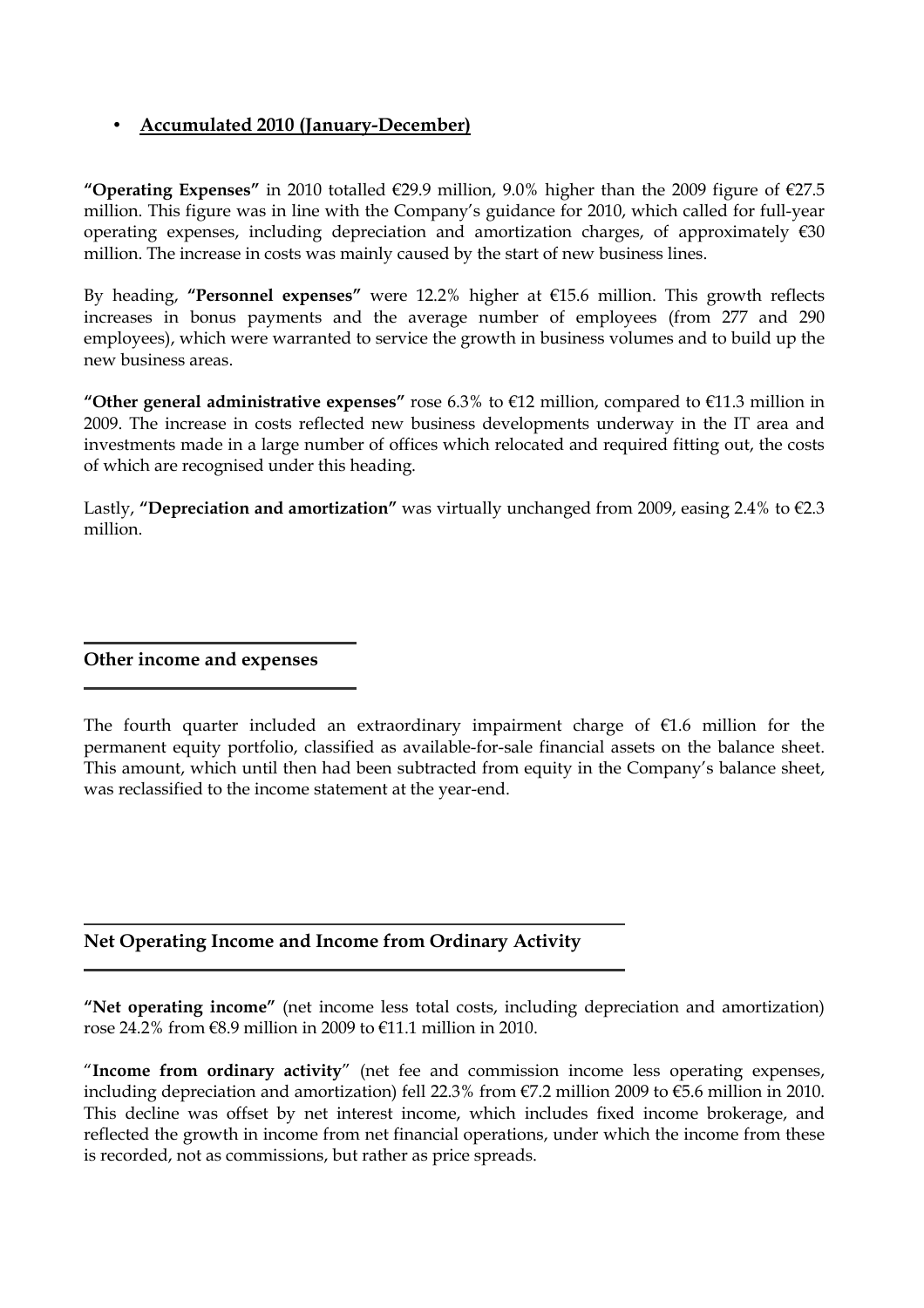#### Market Situation and Outlook

We expect market conditions to remain extremely challenging in 2011.

In this environment of major changes that are happening in Spain's financial system, Renta 4 business model, which is based in specialisation, proximity to the customer and independence, has proven to be a solid in recent years and, in our view, should enable us to grow strongly in the coming years.

The growth in assets under management and custody in 2010, coupled with the increase in the number of own network and third-party accounts, leaves us in a good position in 2011 to continue generating a high and increasing level of free cash flow from operations and improving our cost/income ratio.

In addition, we expect the new business lines implemented in 2010 to make a more meaningful contribution to growth in fees and commissions, margins and profits in 2011.

Our target for 2011 is to continue achieving at least double-digit growth in net income and keep operating costs, including depreciation and amortization, under control.